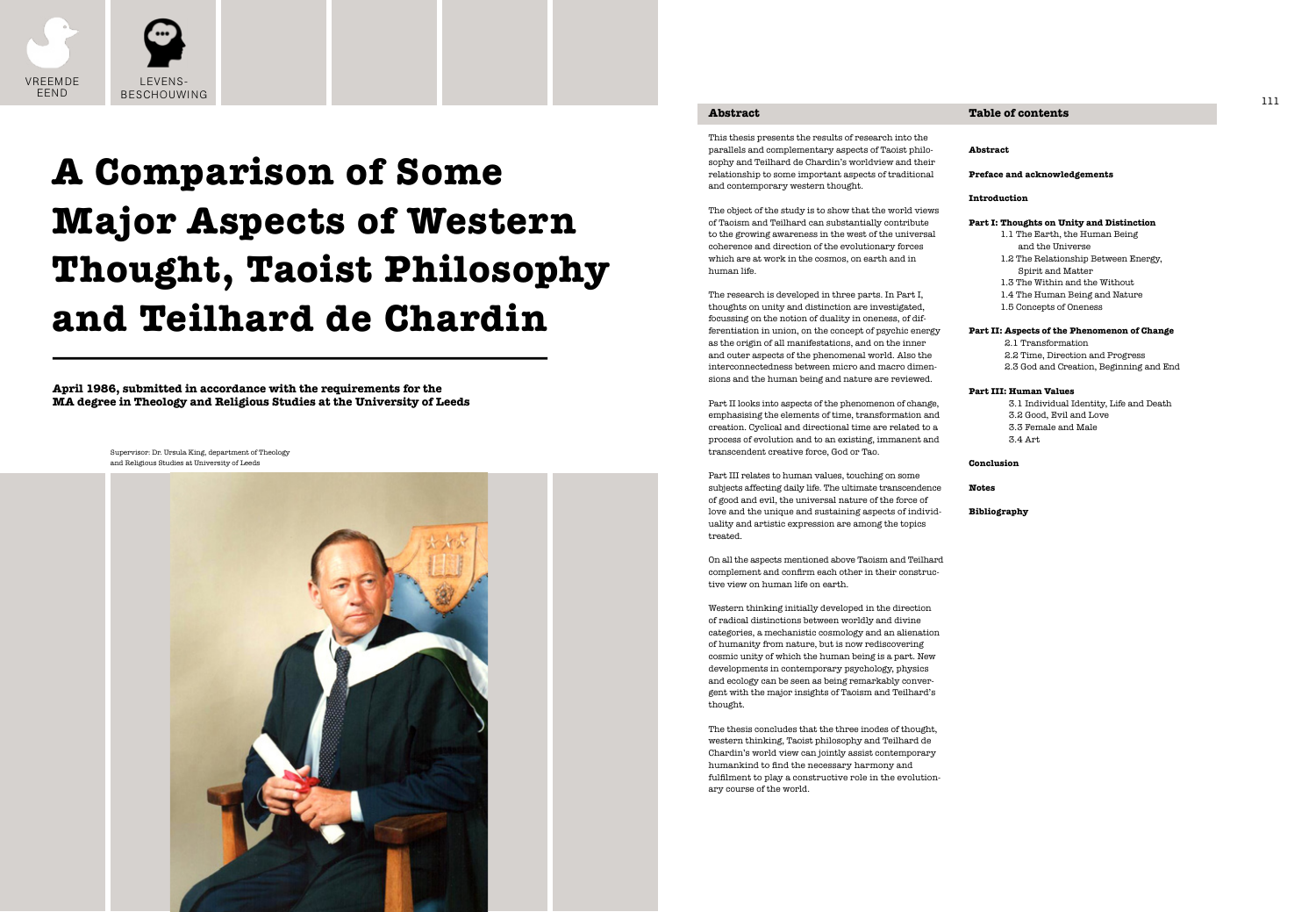# **Introduction**

In this study an attempt is made to detect parallels and complementary aspects between some of the major insights of Taoist philosophy and Teilhardian thinking, against the background of western thinking.

The old Chinese Taoist philosophers had some very interesting views on life and the universe based on intuitive, spontaneous and original thinking. The western world lost much of the intuition, spontaneity, and originality concerning these questions, because Christian and scientific attitudes increasingly alienated the human being from nature. Teilhard de Chardin was one of the first western thinkers to restore effective unity in the diverging forces that have come to influence western humanity. He reconciled the diversity of forces within the unity and dynamics of the evolutionary process.

A question would be why Teilhard did not recognise this coherence himself when in China. The answer seems to be that he did not spend much time on Chinese thought because he felt that eastern thinking was predominantly passive, world-negating and ignoring evolution and led to a loss of identity after death. His reserved views on eastern thinking become clear in reading some of the rare texts that exist in this respect. Teilhard wrote a summary of his viewpoint on eastern thought in 1947 in Paris<sup>1</sup>. Others have recorded or

Marie Ina Bergeron has made a profound study of relationships between Taoist and Teilhardian thought, presented in 1976 in her book *La Chine et Teilhard* with the emphasis on the spiritual and religious aspects. Joseph Needham, a great expert on both Taoism and Teilhard, mentions Teilhard in his monograph *Three Masters of the Tao* published by the Teilhard Centre for the Future of Man in 1979. Various experts in physics, psychology and philosophy refer to Taoist philosophy and Teilhardian insights independently in their writings. However, no studies are at present available that offer a coherent picture of the multi-disciplinary elements involved in comparing western thinking, Taoism and Teilhard and the opportunities such an approach offers for a new view on the world and its perspectives.

The present study attempts to show how western thinking developed and has recently reached new dimensions through which the present alienation between man, nature and the universe, can be reversed and how this process can benefit from Taoist and Teilhardian insights whereby both its universal and its human nature become more evident and comprehensive.

The study aims to reveal that there is a coherence between Taoist, Teilhardian and new western thinking and that these visions indicate that humanity has the potential of progressing on a clear path towards a new transformation.

The present thesis intends to make a contribution

to the development of such a guiding vision.

During the course of undertaking this research I received valuable advice and encouragement from especially Mother Marie Ina Bergeron, FMM, PhD, Ricci Institute (Paris); Father Thomas Berry, CP, PhD, Riverdale Center for Religious Research (New York); Prof. Ewert H. Cousins, Fordham University (New York); Dr. Frits Böttcher, formerly Leiden University (Holland); Dr. Ursula King, University of Leeds; Dr. Joseph Needham, FRS, FBA, East Asian History of Science Library (Cambridge) and Father Yves Raguin, S.J. Ricci Institute and Fujen University (Taipei).

The fact that I was never confronted with a specific philosophy of life or a specific religious doctrine during my education made me eager for a new kind of thinking. On the other hand, I think that my personal development and that of other contempories would have benefitted greatly from more education in the history of religious and scientific thinking. Such education would have to emphasise the relationships between philosophical, cultural and political developments throughout specific points in time in the course of history. This would create a deeper awareness of the kind of process we are involved in.

In 1963, I read for the first time *The Phenomenon of Man*, the English translation of *Le Phenomène Humain*, by Pierre Teilhard de Chardin. I was struck by the inspiring message that humanity and our planet are engaged in a huge and dynamic process of evolution, with a direction and a purpose. The brilliant synthesis, by the Jesuit Priest Teilhard, of religion, philosophy and science within a historical and futuristic perspective was for me a revelation.

Through international business travelling, I had come across a third "revelation", the philosophical works of the early Taoists in China. I was mentally and emotionally impressed by the remarkable insight and foresight they developed about the human being, the earth and the universe. There were also intriguing parallels with Teilhard de Chardin's view, although from a different perspective in time and knowledge. It is remarkable that Teilhard, who spent twenty-three years in China as a palaeontologist, did not tap directly this vast reservoir of ancient wisdom and originality.

I became convinced that a combination of the spontaneous and intuitive visions of the Taoist philosophers and the constructive, unifying and evolutionary visions of Teilhard could give the present world citizen a wealth of new and refreshing ideas which could be brought to bear on the moral, philosophical and religious problems of the world today. It has become clear to me through many and various personal discussions, as well as industrial and social confrontations, that there is at present a great lack of such a fundamental philosophy in the approach by individuals to living, by politicians to governing, by managers to leading, by teachers to educating and by religions to guiding the life of citizens on this earth.

Many people, old and young, have unsatisfactory feelings regarding their vision of life, especially when confronted with the magnitude, intensity and exponential nature of present changes in human society. However, they have (or take) no time to think about their vision of life and they find the way the subject is presented by the churches or by science or philosophy complicated, confusing and inadequate. Still, they are, deep in their heart, yearning for an inspiring guiding vision to find new ways of fulfilment during this passage on earth.

## **Preface and acknowledgements**

It may be helpful for the reader of this thesis to know how I came to embark on my research and what I expect to achieve with it. I grew up in a family with wise, hard working and pragmatic parents. We had no formal connection with any religious institution and although I lived in a society where Christianity provided the general cultural background, I never had any formal introduction to the teachings of the Christian faith.

My secondary schooling occurred during the war years 1940-1945 at the Barlaeus Gymnasium, Amsterdam. After the war, my education in chemical engineering began at the Delft Institute of Technology in Holland. I chose this training because I was interested in industrial activity. In addition I was fascinated during my secondary education by the courses in chemistry revealing that matter could be transformed from one type, shape and colour into another type, shape and colour, just by mixing them in the right proportions, at the right temperature and pressure, and with the right catalyst. It aroused in me the awareness that there was a fundamentally dynamic aspect characterising our physical surroundings.

However, during my studies at Delft I began to feel uncomfortable with the basic principles of physics and mathematics necessary to integrate chemistry into an engineering science.

Although I could follow and apply intellectually the methods and exercises to formulate mathematical and mechanical relationships, I became mentally opposed to the notion that everything can be calculated, measured, predicted and controlled. I could not believe that there were no other influences that governed the course of events in this world.

In 1949, I came across a book by the French author Pierre Lecomte du Noüy called, in English translation, *Human Destiny*, which had been published in 1947. My eyes were opened to the fact that the universe, the earth and humankind are involved in a dynamic process of continuous transformation, not only materially and biologically but also spiritually. I learnt that this process follows a pattern, that there is a basic universality in the building blocks throughout all of nature; that there is a direction and that there were and are, in the process, leaps of discontinuity. I became aware of a dynamic unfolding of the total universe and of the place of our planet and humanity in this universal process. This new dimension of consciousness and its broad scope could accommodate each of the various religions, philosophies and scientific explanations that confront the human being today. There is unity in diversity at a higher level. This new dimension also accommodates mysticism as the process includes both rational and irrational elements. This new unity evokes the feeling of unknown forces in a universal interdependence of everything that happens. How can this process be translated into a coherent vision for humanity today?